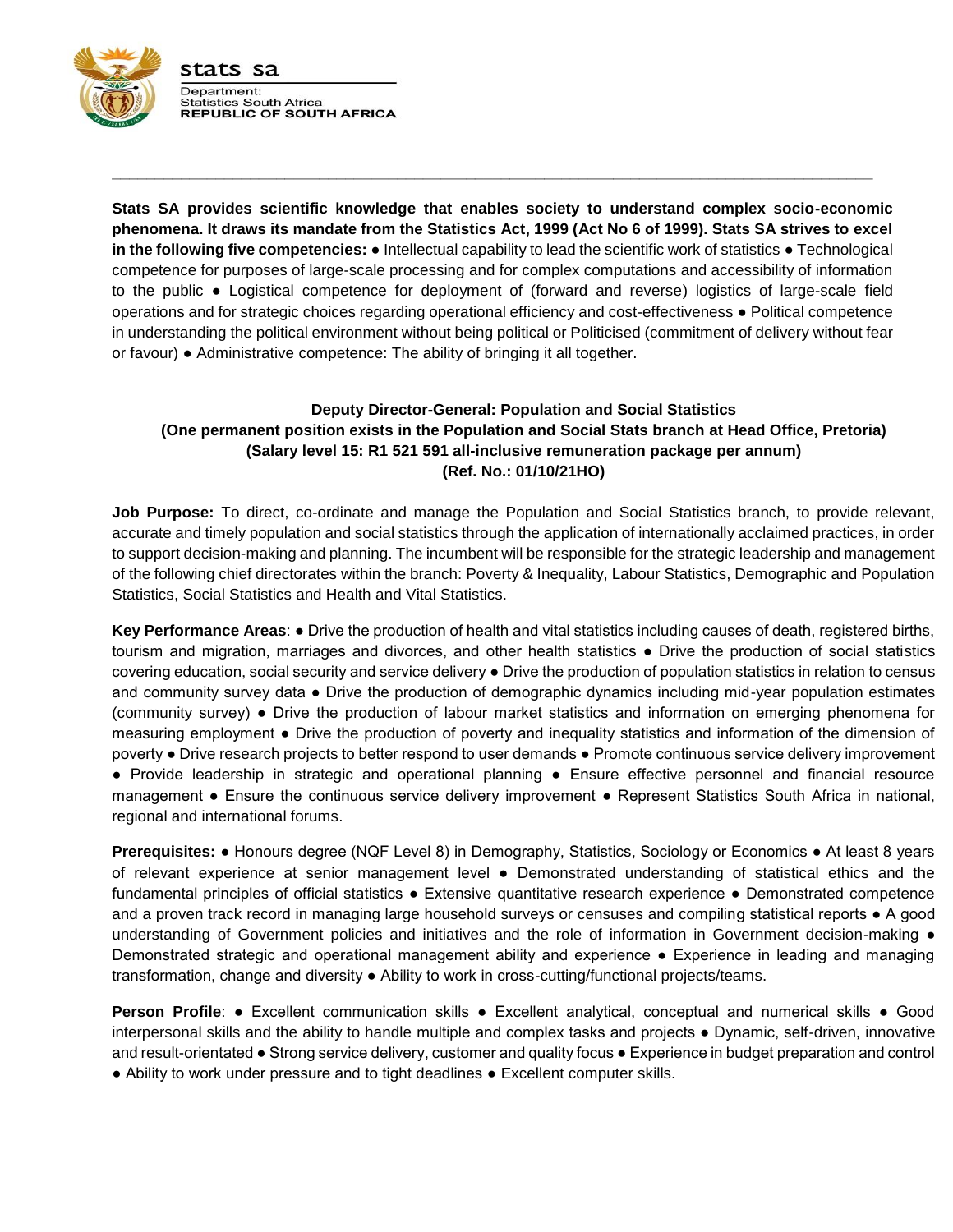# **Deputy Director-General: Corporate Services (One permanent position exists in the Corporate Services branch at Head Office, Pretoria) (Salary level 15: R1 521 591 all-inclusive remuneration package per annum) (Ref. No.: 02/10/21HO)**

**Job Purpose:** To support the Head of the Department and other senior managers in the execution of their functions towards the attainment of strategic objectives, by providing sound governance; compliance practices; and support in implementing corporate services functions. The incumbent will be responsible for the strategic leadership and management of the following chief directorates within the branch: Human Resource Management & Development, Financial Administration (administratively) and Facilities, Transport & Security Management as well as the Legal Services directorate.

**Key Performance Areas:** ● Ensure provision of innovative, effective and efficient human resources service in the organisation which includes organisation design, recruitment and appointment and terminations, benefit administration, HR coordination, HR monitoring and evaluation, training and development, employee health and wellness, labour relations, talent management ● Ensure provision of innovative, effective and efficient physical environment services which includes facilities, transport and security management ● Ensure provision of innovative, effective and efficient legal advisory services ● Monitor the corporate service function at provincial offices ● Ensure provision of innovative, effective and efficient strategic and operational corporate support to organisational projects such as censuses and surveys  $\bullet$ Ensure provision of innovative, effective and efficient strategic and operational corporate support to other projects such as Stats SA's hosting national, regional and international events ● Promote continuous innovative service delivery improvements ● Provide leadership in strategic and operational planning ● Ensure effective personnel and financial resource management ● Ensure the continuous service delivery improvement ● Represent Statistics South Africa in national, regional and international forums ● Administratively oversee the administration of financial matters in relation to the Chief Directorate: Financial Management.

**Prerequisites:** ● Honours degree (NQF Level 8) in Public Administration or Commerce or equivalent with majors in Human Resources / Financial Administration ● At least 8 years of relevant experience at senior management level ● Experience in corporate service environment ● Experience in a project-driven environment ● Demonstrated strategic and operational management ability and experience ● Experience in budget preparation and control ● Experience in strategy, transformation, change and diversity ● Knowledge of government policies and initiatives and the role of information in government decision-making ● Ability to work in cross-cutting/functional projects/teams ● Good understanding of government policies and initiatives ● Demonstrated understanding of statistical ethics and fundamentals of the principles of official statistics.

**Person Profile:** ● Excellent communication skills ● Excellent analytical, conceptual and numerical skills ● Good interpersonal skills and the ability to handle multiple and complex tasks and projects ● Dynamic, self-driven, innovative and result-orientated ● Strong service delivery, customer and quality focus ● Experience in budget preparation and control ● Ability to work under pressure and to tight deadlines ● Excellent computer skills.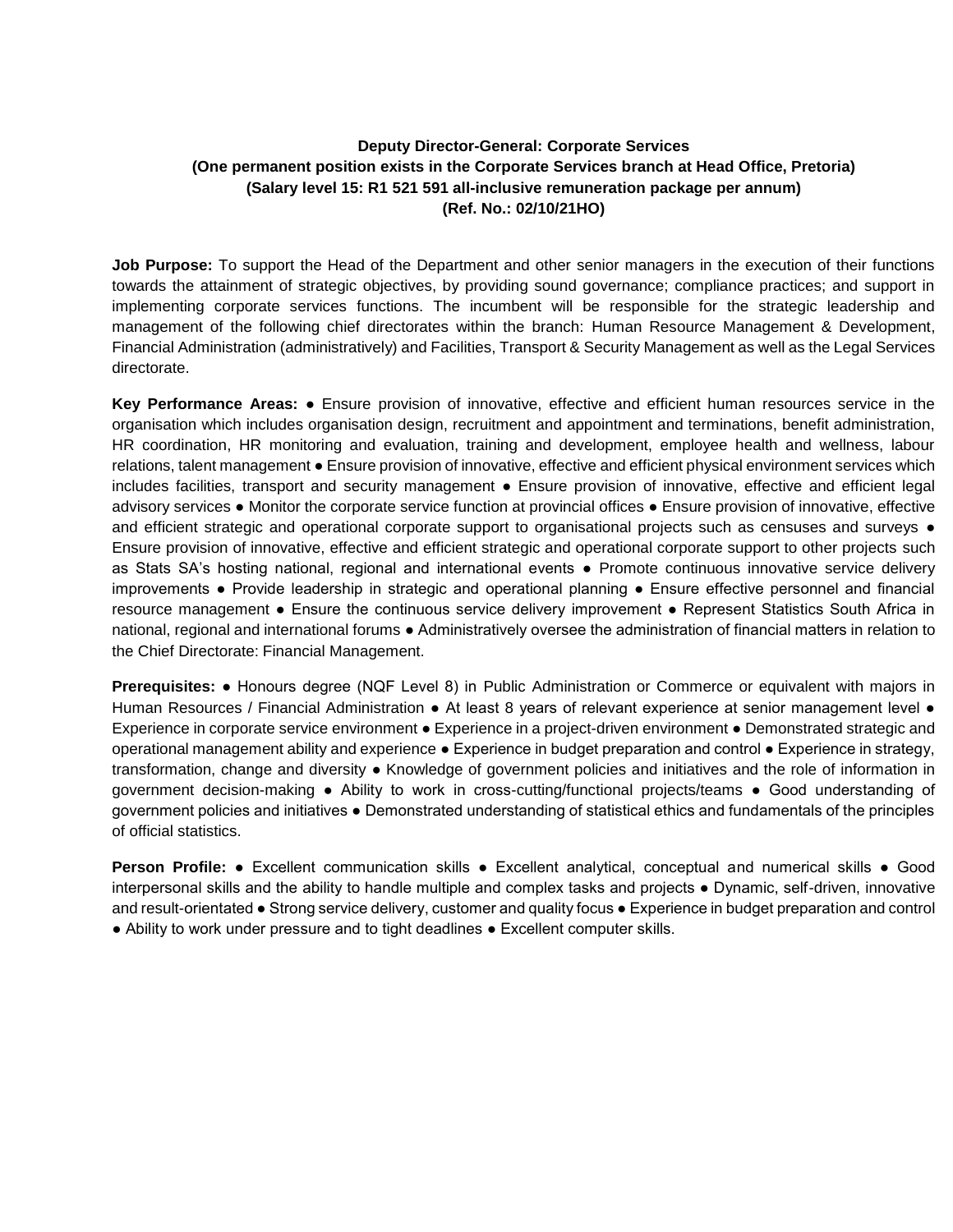# **Deputy Director-General: South African National Statistics System (One permanent position exists in the South African National Statistics System branch at Head Office, Pretoria) (Salary level 15: R1 521 591 all-inclusive remuneration package per annum) (Ref. No.: 03/10/21HO)**

**Job Purpose:** To lead the coordination of statistical data production within the South African National Statistical System. The incumbent will be responsible for the strategic leadership and management of the following chief directorates within the branch: Economic Subsystem, Social Subsystem, Data and Information Management, Independent Assessment Unit and Statistical Reporting.

**Key Performance Areas:** ● Provide strategic leadership in the coordination of production of statistics in social, economic and environmental subsystems by developing and implementing a National Strategy for Development of Statistics (NSDS); applying SASQAF light on relevant data and ensuring implementation of ShaSA 2 ● Lead the coordination of the data transfer and data sharing amongst entities of National Statistical System by developing and implementing a blueprint for a SANSS-wide data repository and expanding the use of E-data transfer and dissemination tools amongst SANSS members ● Lead the coordination of statistical reporting according to national, regional and international requirements by developing and implementing protocols for development, compliance and reporting of statistics; ensuring indicator alignment of key developmental frameworks such as National Development Plan (NDP), Agenda 2063 and Sustainable Development Goals (SDGs) ● Lead the statistical assessment of data producers and designate as official by conducting independent assessments on economic, social and environmental statistics publications ● Provide leadership in strategic and operational planning ● Ensure effective personnel and financial resource management ● Ensure the continuous service delivery improvement ● Represent Statistics South Africa in national, regional and international forums.

**Prerequisites:** ● Honours degree (NQF Level 8) in Statistics / Economics / Demography / Geography ● At least 8 years of relevant experience at senior management level ● Proven track record in research, statistical processes, managing large statistical projects especially marshalling large scale logistics ● Demonstrated strategic and operational management ability and experience • Experience in budget preparation and control • Experience in strategy, transformation, change and diversity ● Knowledge of government policies and initiatives and the role of information in government decision-making ● Ability to work in cross-cutting/functional projects/teams ● Good understanding of government policies and initiatives ● Demonstrated understanding of statistical ethics and fundamentals of the principles of official statistics.

**Person Profile:** ● Excellent communication skills ● Excellent analytical, conceptual and numerical skills ● Good interpersonal skills and the ability to handle multiple and complex tasks and projects ● Dynamic, self-driven, innovative and result-orientated ● Strong service delivery, customer and quality focus ● Experience in budget preparation and control ● Ability to work under pressure and to tight deadlines ● Excellent computer skills.

### **Deputy Director-General: Statistical Support and Informatics (One permanent position exists in the Statistical Support and Informatics branch at Head Office, Pretoria) (Salary level 15: R1 521 591 all-inclusive remuneration package per annum) (Ref. No.: 04/10/21HO)**

**Job Purpose:** To optimise the use of technology in the production and use of official statistics as well as promote and provide better access to official statistics. The incumbent will be responsible for the strategic leadership and management of the following chief directorates within the branch: Business Modernisation, Information Communication Technology, Advocacy and Dissemination, Publication Services and Analytical Studies.

**Key Performance Areas:** ● Provide strategic leadership in the provision of a stable, reliable and functional ICT environment by creating and expanding a broadband infrastructure, stabilising ICT infrastructure in head office, provincial and district offices as well as continuously improving network connectivity ● Drive the modernisation of business processes through information management and the application of technology by researching, developing and implementing platforms to automate data collection, processing and dissemination; by establishing, developing and implementing an enterprise architecture programme and capability as well as establishing and implementing knowledge management environment ● Ensure compilation of multidisciplinary publications through provision of professional language, graphic design and compilation & printing services ● Coordinate and enhance analytical studies in Stats SA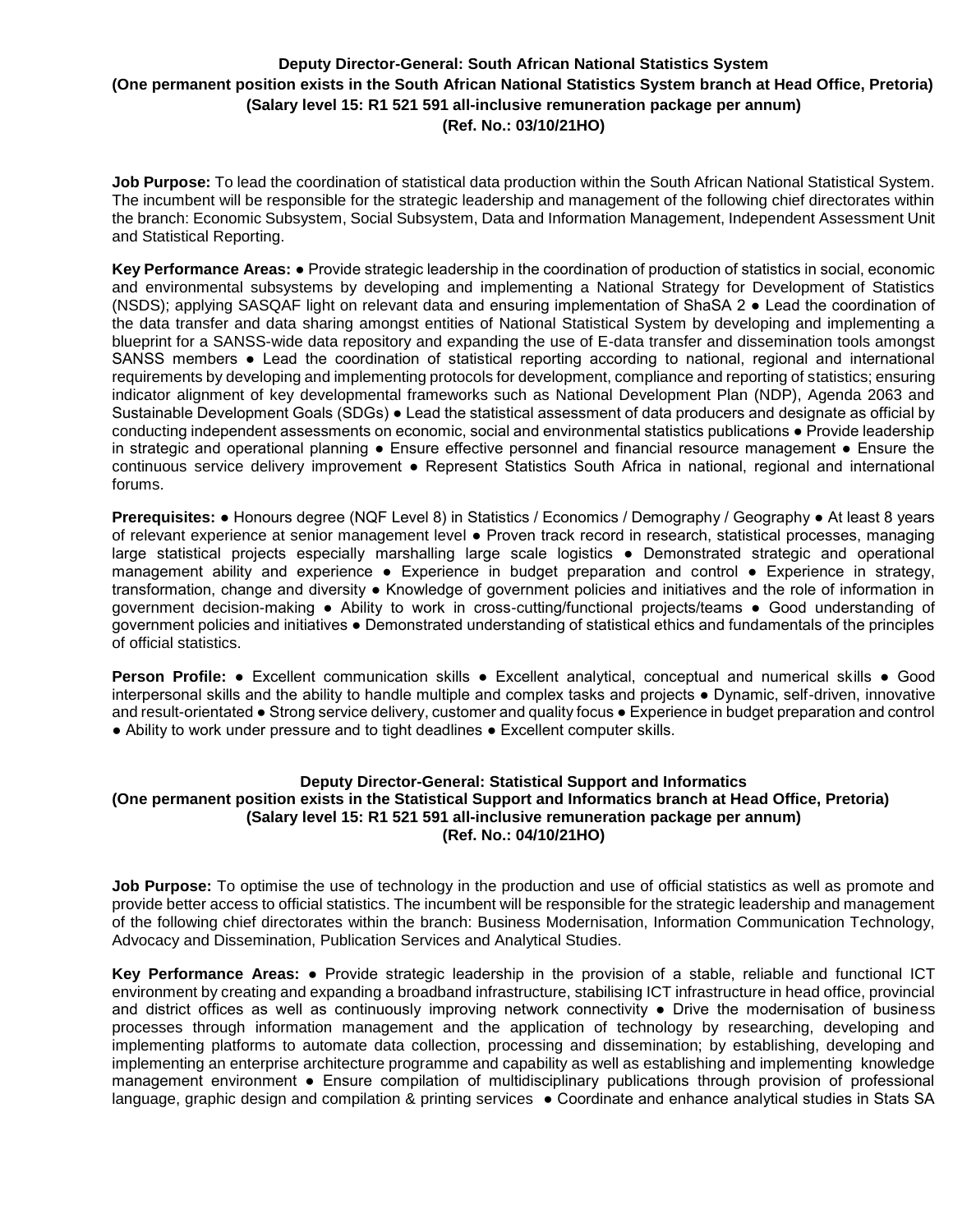by developing and implementing strategy to research and execute predictive modelling techniques along with technologies Taking lead in organisational communication and marketing activities to ensure information flow both internally and externally as well as to enhance the public image and credibility of the organisation ● Provide leadership in strategic and operational planning ● Ensure effective personnel and financial resource management ● Ensure the continuous service delivery improvement ● Represent Statistics South Africa in national, regional and international forums.

**Prerequisites:** ● Honours degree (NQF Level 8) in Statistics/Project Management ● At least 8 years of relevant experience at senior management level ● Proven track record in research, statistical processes, managing large statistical projects especially marshalling large scale logistics ● Demonstrated strategic and operational management ability and experience ● Experience in budget preparation and control ● Experience in strategy, transformation, change and diversity ● Knowledge of government policies and initiatives and the role of information in government decision-making ● Ability to work in cross-cutting/functional projects/teams • Good understanding of government policies and initiatives • Demonstrated understanding of statistical ethics and fundamentals of the principles of official statistics.

**Person Profiles:** ● Excellent communication skills ● Excellent analytical, conceptual and numerical skills ● Good interpersonal skills and the ability to handle multiple and complex tasks and projects ● Dynamic, self-driven, innovative and result-orientated ● Strong service delivery, customer and quality focus ● Experience in budget preparation and control ● Ability to work under pressure and to tight deadlines ● Excellent computer skills.

## **Chief Director: Mpumalanga (One permanent position exists in the Mpumalanga chief directorate, Mpumalanga Provincial Office) (Salary level 14: R1 251 183 all-inclusive remuneration package per annum) (Ref. No.: 05/10/21MP)**

**Key Performance Areas:** Lead in the development of strategic and operational plans, policies and procedures within provincial and district offices . Oversee management of fieldwork operations and data collection in accordance with appropriate national and international standards • Oversee marketing and promotion of statistical products and services, and provision of user information services . Dissemination of Stats SA products and services • Promote the development and establishment of the National Statistical System (NSS) at provincial and local level • Provide strategic leadership in the management of staff, budget and other resources within the provincial and District offices.

**Prerequisites:** • A three-year tertiary qualification (NQF 7) in Statistics/ Demography/ Economics/ Population Studies • Training in Project Management, Research and survey methodology, Marketing or Customer focus, Financial and Asset Management, Labour Relations and Strategic Management is essential • 5 years' relevant experience at senior managerial level . Extensive knowledge of data collection by means of fieldwork, analysis and report writing • Experience in managing budget and compliance to the PFMA regulations • Experience in corporate strategy, operational planning and management and leadership • Knowledge of project management and change management.

**Person Profile:** • This position will suit a person with: • Excellent communication, analytical, conceptual, presentation, strategic, architectural, problem solving, interpersonal skills ● Dynamic, self-driven, innovative, creative and result orientated, strong service delivery, customer and quality focus, assertive, resilient and selfmotivated Ability to multitask and handle multiple and complex tasks and projects ● Ability to work long hours under pressure and meet tight deadlines • Ability to grow and interact within an ever-changing environment • Ability to bring independent and impartial advice into decision making ● Willingness to travel and work long hours (overtime and stand-by).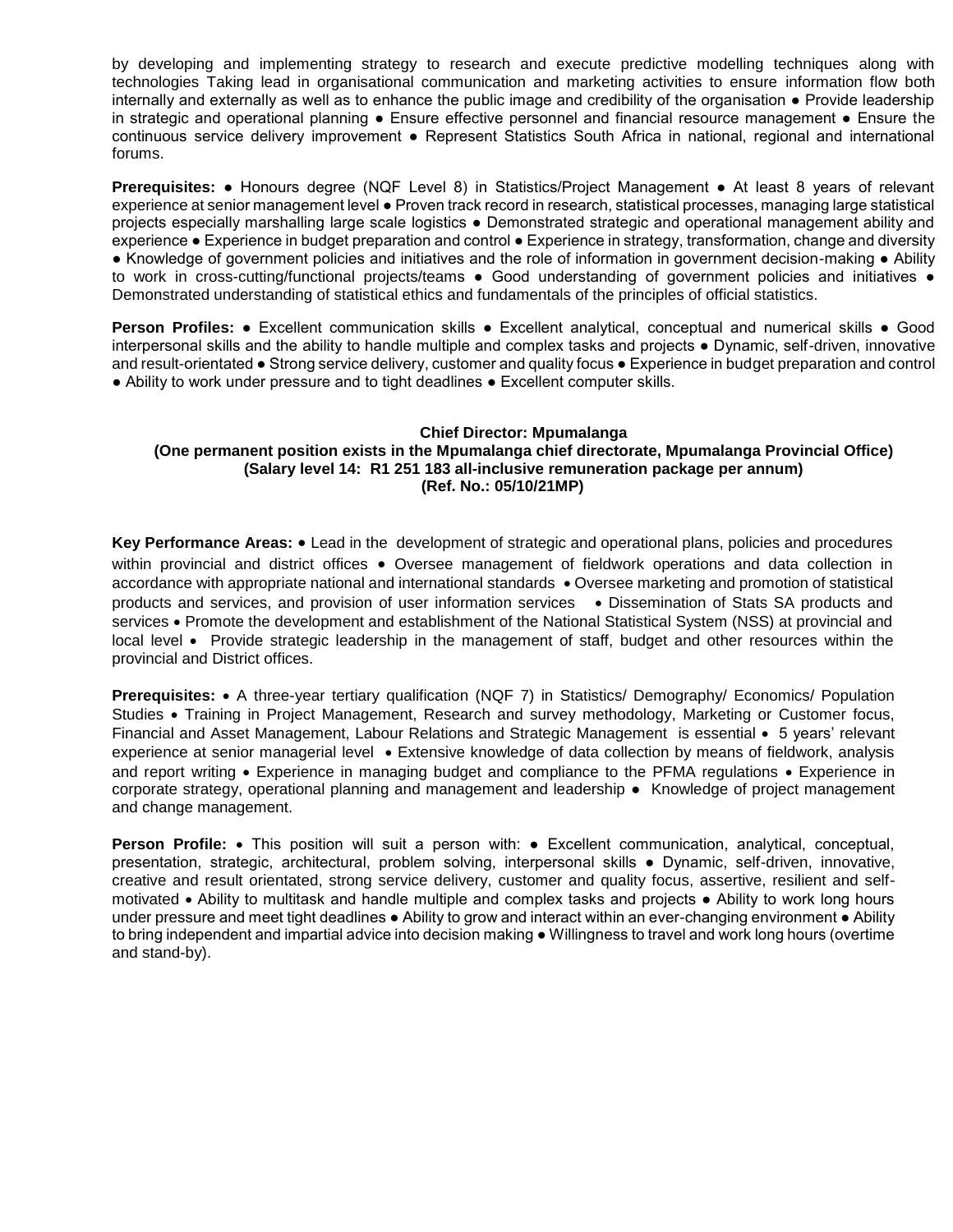## **Chief Director: Survey Monitoring & Evaluation (One permanent position exists in the Survey Monitoring & Evaluation chief directorate, Head Office) (Salary level 14: R1 251 183 all-inclusive remuneration package per annum) (Ref. No.: 06/10/21HO)**

**Key Performance Areas:** Lead in the development of strategic and operational plans, policies and procedures for the Chief Directorate • Oversee the development of monitoring and evaluation strategies and plans for economic, population and social statistics including the census Provide strategical leadership in the design and development of monitoring and evaluation systems, tools and indicators for surveys in economic, population and social statistics including the census • Manage research, conceptualisation and design of monitoring and evaluation studies • Provide leadership in the management of field operations, processing, analysis and reporting Provide leadership in the management of the Chief Directorate, staff and other resources • Evaluate and review statistical products.

**Prerequisites:** • A three-year tertiary qualification (NQF 7 SAQA recognised) in Statistics, Demography, Population Studies, Mathematics, Social Sciences (with Statistics/ Mathematics as a subject) • At least 6 years relevant experience of which 5 years must be at senior managerial level • Training in monitoring and evaluation, Project Management, Management courses or related field is essential • Extensive knowledge of survey methodology • Experience in conducting censuses and surveys • Monitoring and evaluation of surveys and censuses• Extensive experience in facilitation and/or development and/or management of strategy monitoring systems, financial and administrative management, performance and administrative management • Knowledge of MS Office Suite  $\bullet$ A valid driver's license.

**Person profile**: This position will suit a person with:  $\bullet$  Good facilitation, report writing, leadership and analytical, communication, Strategic thinking and conflict resolution skills • Assertive and innovative thinker, team player • Ability to communicate at all levels, manage personnel and other resources • Willingness to work under pressure and long hours to meet deadlines • Willingness to travel.

#### **Chief Financial Officer**

# **(One permanent position exists in the Financial Management Services chief directorate, Head Office) (Salary level 14: R1 251 183 all-inclusive remuneration package per annum) (Ref. No.: 07/10/21HO)**

**Key Performance Areas** Manage the chief directorate which comprises of the following directorates: Finance Internal Control and Compliance, Management Accounting, Financial Accounting and Administration as well as Supply Chain and Asset Management • Develop and implement effective financial and provisioning systems, policies and procedures, Responsible for budget planning and management of the department's expenditure, debt, cash, revenue, supply chain, assets and liability . Meet reporting requirements in terms of PFMA and Treasury Regulations Liaise with audit structure to address identified weaknesses in respect of internal controls • Contribute towards strategic processes in the department • Monitor and ensure compliance to PFMA and Treasury Regulations • Represent Stats SA in various fora • Provide strategic leadership in the management and monitoring of the budget and resources of the chief directorate.

**Prerequisites:** • A NQF level 7 qualification Financial / Business Management / Administration • At least 6 years relevant experience of which 5 years must be at senior managerial level CIMA or CA will serve as an added advantage • Demonstrated understanding of statistical ethics and the fundamental principles of official statistics • Extensive quantitative research experience • Training in MS Excel is essential • Knowledge of applicable regulatory frameworks and public sector experience will be an added advantage • Experience in leading and managing transformation, change and diversity • Ability to work in cross-cutting/functional projects/teams, •Knowledge of MS Office Suite • A valid driver's license.

Person profile: This position will suit a person with: . Good facilitation, report writing, leadership and analytical, communication, Strategic thinking and conflict resolution skills • Assertive and innovative thinker, team player •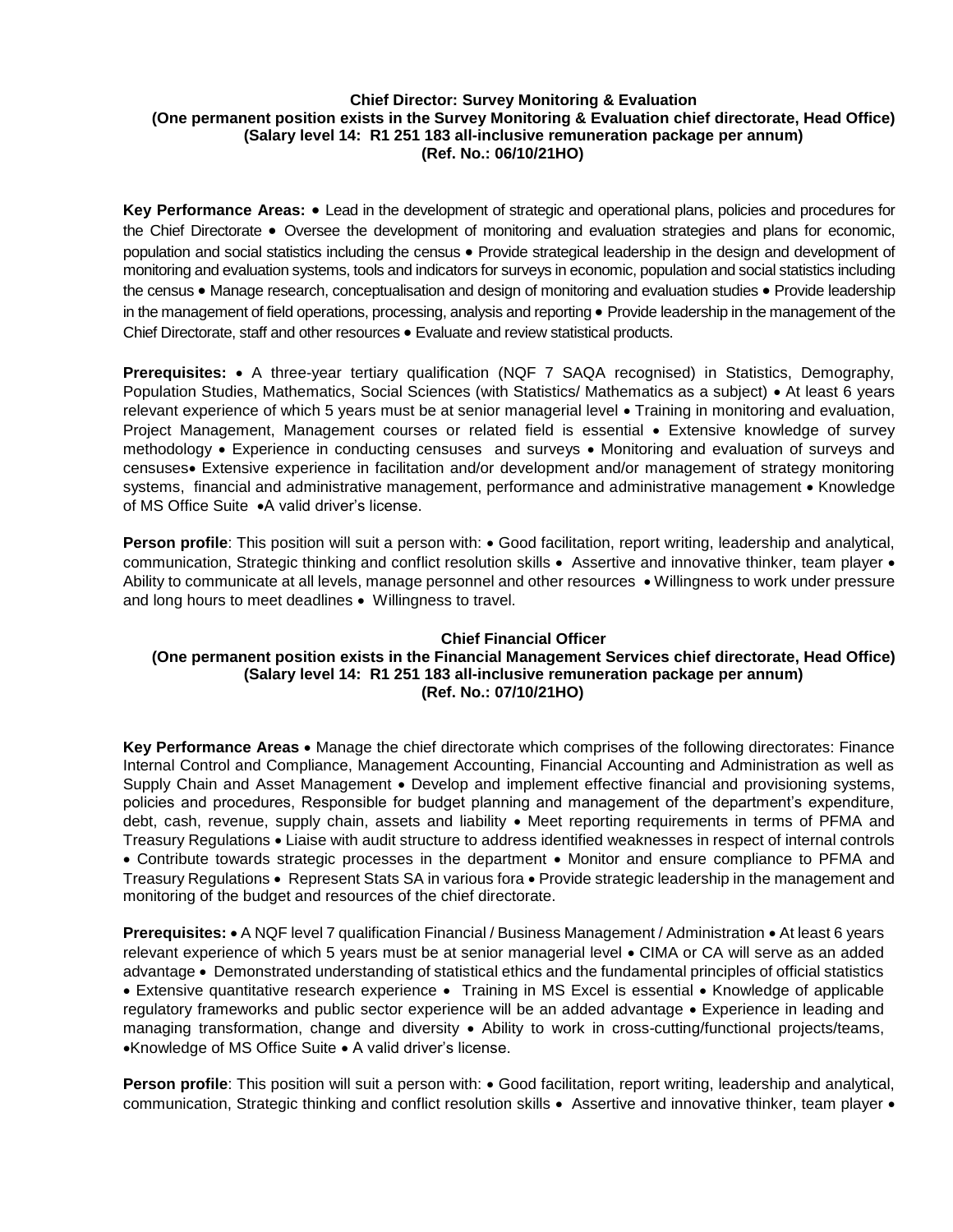Ability to communicate at all levels, manage personnel and other resources • Willingness to work under pressure and long hours to meet deadlines . Willingness to travel.

#### **Director: Maintenance of the Statistical Business Register (One permanent position exists in the Business Register chief directorate, Head Office) Salary Level 13: R1 057 326 all-inclusive remuneration package per annum) (Ref No.: 08/10/21HO)**

**Prerequisites:** ● A three-year tertiary qualification (NQF 7 SAQA recognised) in Accounting/ Economics and/or Business Management ● Training in Financial Management, Human Resource Management, Project Management, Statistics and Commercial Law is essential ● At least six years' experience in the statistical production process of which five (5) years must be at a middle management level • Knowledge of analysis, business registers, departmental policies and procedures ● Knowledge of Department of Labour, Department of Trade and Industry (specifically CIPC) and South African Revenue Service legislations and regulations ● Knowledge of report writing and conducting surveys ● Knowledge of MS Office Suite ● A valid driver's license.

**Key Performance Areas**: ● Ensure the development of strategic plans, policies/ practice notes, operational plans and Standard Operating Procedures (SOPs) for the directorate and for Business Register systems ● Ensure the overall management of the survey for large businesses based on administrative sources analysis and the survey of large businesses based on economic sources analysis ● Manage access to BR systems, SAS libraries and folders ● Provide technical leadership through research on a relevant Business Register topics ● Liaise and provide statistical support to internal and external stakeholders ● Manage staff, budget and other resources.

**Person Profile: •** This position will suit a person with: • Good communication (verbal and written), analytical, conflict resolution, decision making, facilitation and presentation, financial management, interpersonal, accounting practice, leadership, problem solving, report writing and quality management skills ● Customer focussed, assertive and strategic thinker ● Ability to be accurate and pay attention to detail, co-ordinate, plan strategically and operationally ● Ability to think analytically, conceptual and numerically ● Ability to work independently and in a team ● Willingness to work under pressure and long hours to meet deadlines and handle multiple and complex tasks ● Willingness to travel.

### **Director: Legal Services (One permanent position exists in the Legal Services directorate, Head Office) Salary Level 13: R1 057 326 all-inclusive remuneration package per annum) (Ref No.: 09/10/21HO)**

**Prerequisites:** ● A three-year tertiary qualification (NQF 7 SAQA recognised) in Law or related field ● Admission as an Attorney or Advocate is essential ● Training in management courses will be an added advantage ● At least six years' relevant experience of which five (5) years must be at a middle management level ● Knowledge of legal prescripts ● Knowledge of MS Office Suite, A valid driver's license.

**Key Performance Areas**: ● Provide legal advice and execute necessary legal actions ● Manage litigation matters ● Advise on the drafting and monitoring of contracts including Service Level Agreements (SLAs) and Memoranda of Understanding (MOUs) ● Draft and amend legislation and legal instruments for the department ● Provide training on Stats Act and other applicable legal prescripts ● Develop and implement internal frameworks such as policies, procedures, as well as strategic, operational, risk and other plans for the directorate ● Manage financial and human resources for the directorate.

**Person Profile: •** This position will suit a person with: • Good communication, presentation, problem solving, research and interpersonal skills ● Dynamic, self-driven, innovative, results oriented, strong service delivery, customer and quality focus ● Passion for policies, procedures and legal compliance ● Willingness to work under pressure and long hours to meet deadlines ● Willingness to travel.